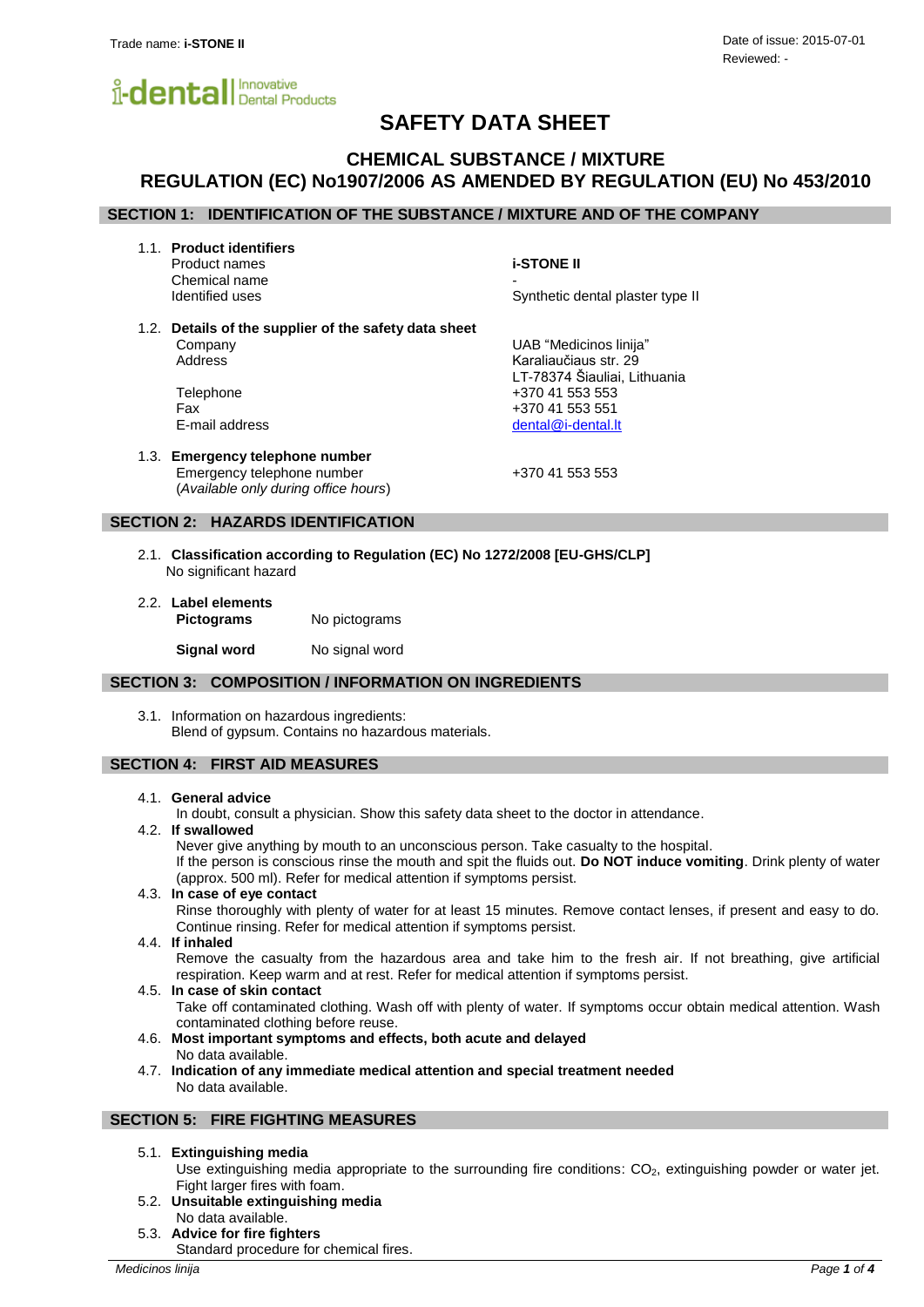5.4. **Special hazards arising from the substance or mixture** Fire can cause release of Sulfur trioxide  $(SO<sub>3</sub>)$ .

## **SECTION 6: ACCIDENTAL RELEASE MEASURES**

- 6.1. **Personal precautions, protective equipment and emergency procedures** Use personal protective equipment. Avoid causing dust. Ensure adequate ventilation.
- 6.2. **Environmental precautions** Do not let product enter drains.
- 6.3. **Methods and materials for containment and cleaning up** Use personal protective equipment when cleaning. Sweep up, transfer to suitable, labelled container for disposal and dispose. Clean spillage area thoroughly with plenty of water.
	- 6.4. **Reference to other sections** For disposal see section 13.

## **SECTION 7: HANDLING AND STORAGE**

## 7.1. **Precautions for safe handling**

No special precautions necessary if used properly. Use personal protective equipment. Keep tightly closed. Keep away from food, drinks and animal feed. Do not eat, drink or smoke when using this product.

- 7.2. **Conditions for safe storage, including any incompatibilities** Keep in dry, cool, well ventilated place. Keep away from humidity, heat and direct sunlight. Storage temperature: Preferably not exceeding 28°C.
- 7.3. **Specific end uses**

Synthetic dental plaster type II.

# **SECTION 8: EXPOSURE CONTROLS / PERSONAL PROTECTION**

#### 8.1. **Exposure limit values**

| <b>Substance</b>                         | CAS No.                  | <b>TGRS 900</b>    |
|------------------------------------------|--------------------------|--------------------|
| General dust exposure limit.<br>measured | $\overline{\phantom{a}}$ | $3 \text{ ma/m}^3$ |
| as alveolic part                         |                          |                    |

#### 8.2. **Exposure controls**

Provide adequate ventilation. Storage properly (p.7).

Preventive medical check-ups should be arranged.

# 8.3. **Appropriate engineering controls**

Handle in accordance with good industrial hygiene and safety practice. Wash hands before breaks and at the end of workday. Avoid contact with eyes.

## 8.4. **Personal protective equipment**

8.4.1. **Eye/face protection**

Wear eye / face protection equipment. Safety glasses with side-shields, conforming to EN 166.

#### 8.4.2. **Hand protection**

Not required handle with gloves. If gloves are used the selected protective gloves have to satisfy the specifications of EU Directive 89/686/EEC and the standard EN 374 derived from it.

## 8.4.3. **Skin protection**

Keep working clothes separately. Take off contaminated clothing immediately. The type of protective equipment must be selected according to the concentration and amount of the dangerous substance at the specific workplace.

## 8.4.4. **Respiratory protection**

Not necessary with efficient local exhaust. If exposition to dust is possible, use breathing protective mask (short term filter ABEK; long time exposure filter P1 (for solid particles).

## **SECTION 9: PHYSICAL AND CHEMICAL PROPERTIES**

- 9.1. **General information**
	- Appearance solid
		- Odour odourless odourless

Colour white

9.2. **Important health, safety and environment information**  Melting point no data available

# **SECTION 10: STABILITY AND REACTIVITY**

- 10.1.**Stability**
- Stable under normal conditions. 10.2. **Conditions to avoid**
- Protect from humidity, heat and direct sunlight.
- 10.3. **Materials to avoid**
	- No data available.
- 10.4. **Hazard decomposition products** Sulphur trioxide  $(SO_3)$ .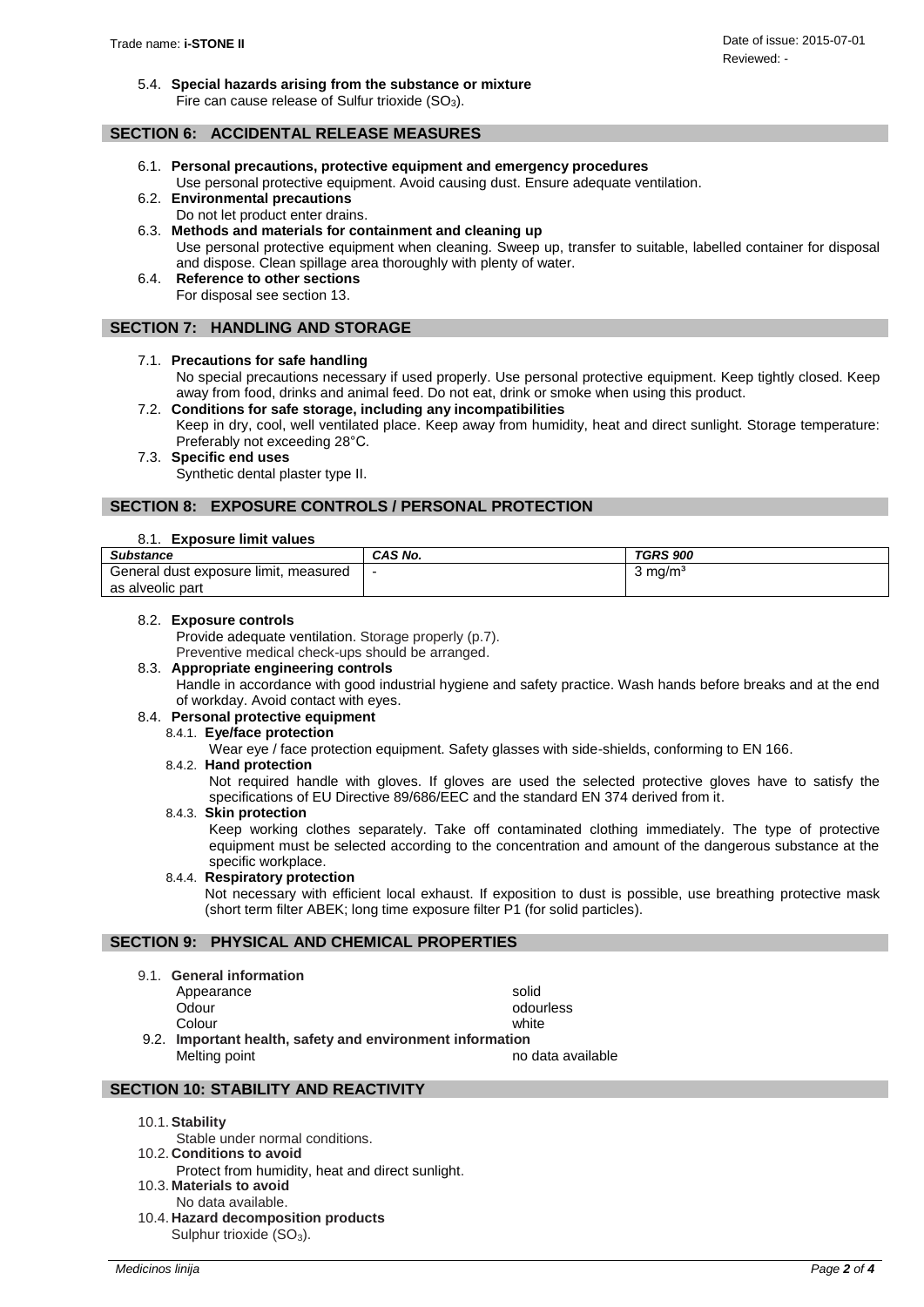# **SECTION 11: TOXICOLOGICAL INFORMATION**

- 11.1.**Possible dangerous to health effects**
	- No data available regarding specific product.
- 11.2. **Germ cell mutagenicity**
- No data available.
- 11.3. **Carcinogenicity**

IARC: No components of this product present at levels greater than or equal to 0.1% is identified as probable, possible or confirmed human carcinogen by IARC.

- 11.4. **Reproductive toxicity**
	- No data available.

11.5. **Specific target organ toxicity - single exposure Inhalation**: Unlikely to be hazardous by inhalation. **Skin contact:** No irritant effect. **Eye contact**: May cause moderate irritation **Ingestion**: Unlikely to be hazardous by ingestion.

- 11.6. **Specific target organ toxicity - repeated exposure**
	- No data available.
- 11.7. **Aspiration hazard**
	- No data available.
- 11.8. **Additional Information**

None of effects are likely to occur in humans, provided exposure is maintained at or below occupational exposure limit.

11.9. **Toxicity data**

No data available.

## **SECTION 12: ECOLOGICAL INFORMATION**

- 12.1.**Ecotoxicity** No data available regarding specific product
- 12.2. Mobility **No. 2.2.** Mobility **No. 2.2.** Mobility
- 12.3.**Persistence and degradability**

Inorganic salts are basically not biodegradable. Easy elimination possible by flocculation or adsorption by sludge. 12.4.**Bio accumulative potential**

- Due to the distribution coefficient n-octanol/water an accumulation in organisms is not expected.
- 12.5. **Results of PBT and vPvB assessment** No data available
- 12.6. Other adverse effects **No. 2.5. Except** 12.6. Other adverse effects

# **SECTION 13: DISPOSAL CONSIDERATIONS**

#### 13.1. **Waste treatment methods**

Disposal should be in accordance with local, state or national legislation. Offer surplus and non-recyclable solutions to a licensed disposal company. Contaminated packagings dispose of as unused product. Do not remove the information from package.

#### **SECTION 14: TRANSPORT INFORMATION**

14.1. The product is not classified as dangerous for carriage

## **SECTION 15: REGULATORY INFORMATION**

- 15.1. This safety datasheet complies with the requirements of Regulation (EC) No 1907/2006 as amended by Regulation (EU) No 453/2010.
- 15.2. Other Regulations: EINECS: Components of mixture are on the European Inventory of Existing Commercial Chemical Substances.
- 15.3. This safety data sheet information is not a professional risk assessment.
- 15.4.**Safety, health and environmental regulations/legislation specific for the substance or mixture**
- No data available. 15.5. **Chemical Safety Assessment**
- No data available.
- 15.6. **Health, safety and environmental information** No data available.

#### **SECTION 16: OTHER INFORMATION**

- 16.1. The above information is believed to be correct but does not purport to be all inclusive and shall be used only as a guide. The information in this document is based on the present state of our knowledge and is applicable to the product with regard to appropriate safety precautions. It does not represent any guarantee of the properties of the product.
- 16.2. UAB "Medicinos linija" shall not be held liable for any damage resulting from handling or from contact with the above product.
- 16.3. The product should not be used for purposes other than specified in p.7.3 purposes.
- 16.4. User is responsible for the legal, regulatory compliance.